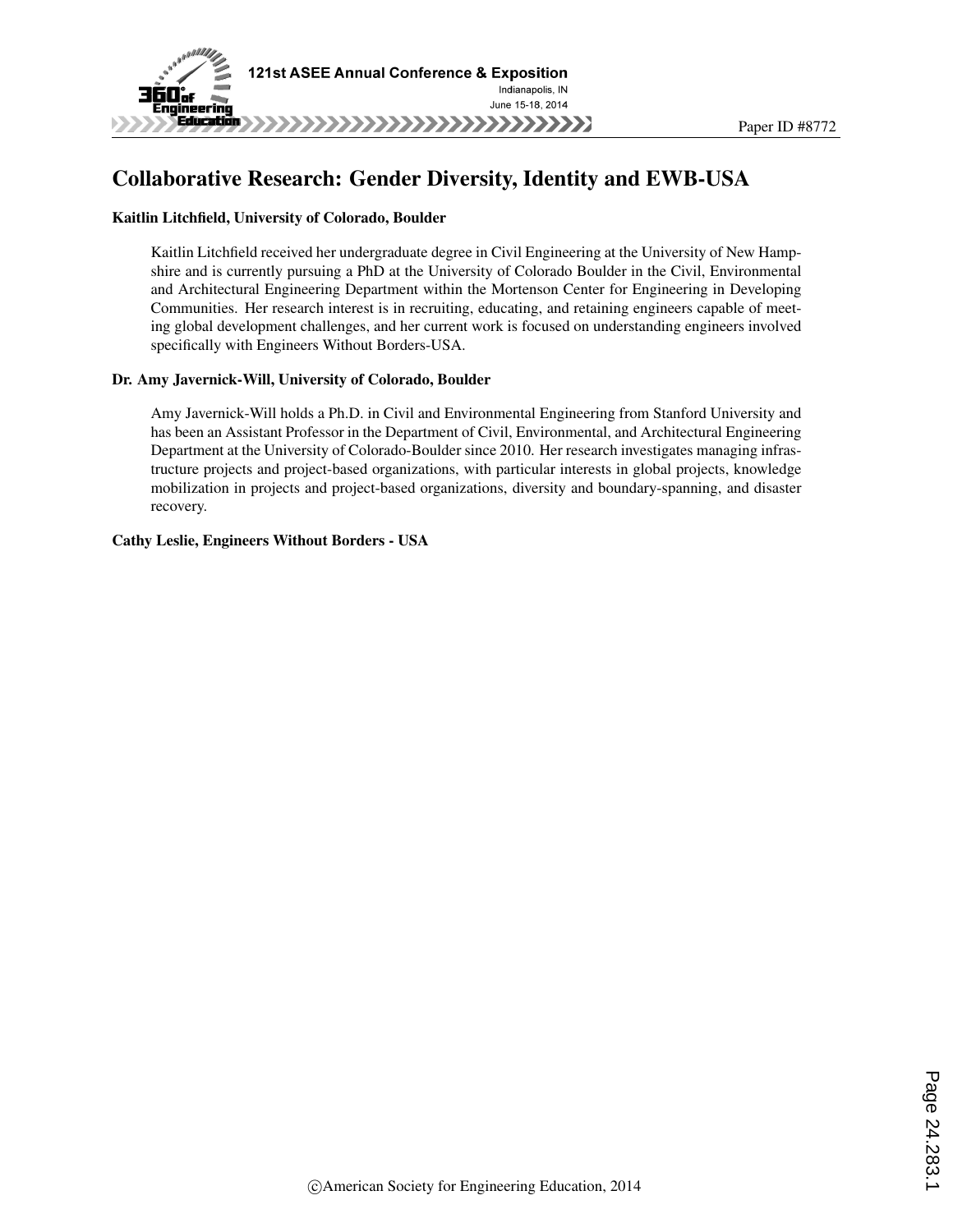# **Collaborative Research: Gender Diversity, Identity and EWB-USA**

### **Introduction**

In 2000, the United Nations<sup>1</sup> introduced eight Millennium Development Goals, which demonstrated a global effort to "meet the needs of the world's poorest." Similarly, in 2008 the National Academies<sup>2</sup> revealed fourteen Grand Challenges for Engineering, which if met, "could dramatically improve life for everyone." The objectives in this report challenge the engineering profession to meet pressing worldwide issues and have been mirrored in similar reports (e.g.  $4-7$ ). With calls for more numerous, diverse, and globally-prepared engineers capable of meeting the world's greatest issues of basic human rights and quality of life, how can the profession recruit, create, and retain engineers of the future? This research aims to better understand one way in which the profession may be preparing such engineers—through the engineering service organization, Engineers without Borders—USA (EWB-USA), so that employers and educators may be better equipped to attract, train, and retain engineers of the future, capable of addressing such global challenges.

Within EWB-USA, student and professional members volunteer their time to design and implement engineering solutions for developing communities around the world. Since its foundation in 2002, membership has grown to over 13,800 members who have completed 389 projects in 47 countries<sup>7</sup>. In its twelve year history, EWB-USA has grown rapidly and has created a nearly gender-balanced setting at over  $40\%$  female involvement<sup>8</sup>, which is a noticeable diversity achievement for an engineering setting, where females usually represent 11 to 20% of the population<sup>9</sup>. EWB-USA's members have also been given exposure to non-traditional engineering subjects and experiences aiding the breadth of their education  $8,10,11$ , which map onto sought-after traits of future engineers<sup>4</sup>. For these reasons, EWB-USA members create a relevant and interesting group to study.

# **Objectives**

In this paper, we outline the past and future work contributing to a three-year, NSF-Research in Engineering Education (REE) funded project focused on engineers involved with EWB-USA. Simplified, the study asks, *how are EWB-USA members similar to and different from engineers not involved with such an organization?* This research responds to calls by the NAE<sup>12,13</sup> and others<sup>3,11,14,15</sup> to better understand ways in which engineering education can prepare engineers capable of addressing the most globally pressing issues—engineers of the future.

### **Points of Departure**

Project-based service learning (PBSL) is defined as, "a form of active learning where students work on projects that benefit a real community or client while also providing a rich learning experience<sup>"16</sup>. PBSL has been used within curricula, classes, and extracurricular activities, and it has become a popular and influential pedagogical strategy for retaining engineers, increasing female participation, achieving ABET learning outcomes, and preparing students for practice<sup>16</sup>.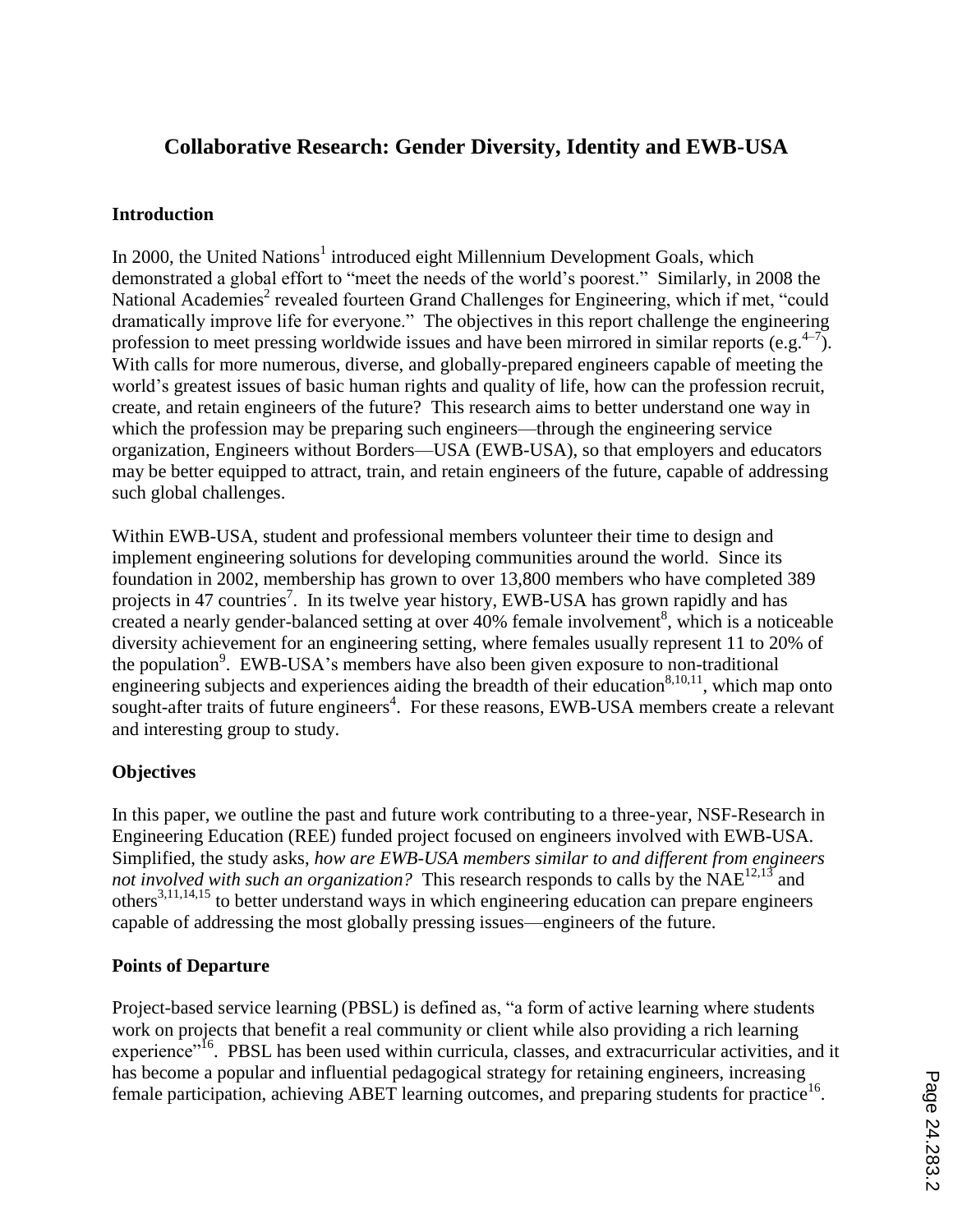Among the many new PBSL approaches in engineering, EWB-USA continues to be mentioned as a valuable learning activity in engineering  $8,11,16-20$ .

The prominence and potential of EWB-USA in engineering education fuels this research's focus on the organization's membership. Despite its rapid popularity and success, few have rigorously studied EWB-USA to provide evidence for claims of educational benefits. Some small-scale studies of individual chapters have been reported (e.g.  $2^{1,22}$ ), but no large-scale study has been completed. To respond to this need, this research studies EWB-USA members' personal characteristics, educational experiences, and career expectations and analyzing how they compare to, and differ from, engineers not involved with the organization. By doing so, the research will provide actual evidence for the perceived benefits of organizational involvement.

As a relatively unexplored area of study, there is no comprehensive theory that examines engineers involved with PBSL or EWB-USA specifically. Therefore, we draw on the work done by Jacquelyn Eccles and colleagues on expectancy-value theory<sup>23</sup>. The theory claims that people make certain choices due to their traits, experiences, expectations, and subjective values (such as identity and goals), and it claims that actions influence future choices in a cyclical pattern. Eccles has used this framework to show why women make different career choices than men<sup>24,25</sup>. We draw on this theory to analyze the differences between engineers involved and not involved with EWB-USA, understanding that choices made to participate in an activity like EWB-USA influences other future choices and outcomes. By comparing traits, experiences, expectations and subjective values from these groups, we can assess differences between engineers involved and not involved with the organization to inform how the engineering community can adjust to attract, educate and retain more diversely prepared engineers.

### **Research Methods**

This research employs a sequential mixed methods strategy<sup>26</sup>, which begins with preliminary qualitative data flowed by a large quantitative survey to generalize findings to a larger population. The steps for the research method are depicted in Figure 1.



**Figure 1: General research methods strategy**

First, two phases of qualitative research methods were employed. The first phase, a collection of open-ended questionnaire responses, assessed (a) the educational gains of EWB-USA members and (b) descriptions of these members. The second qualitative phase used focus groups and interviews with 165 engineers involved and not involved with EWB-USA. This data provides rich detail into the differences between the two groups of interest.

Both phases of qualitative data help to inform themes for the quantitative surveys. The first survey will be a pilot version sent out to engineering students at the University of Colorado at Boulder, and the second phase of the survey will be sent to memberships of ASCE, ASME,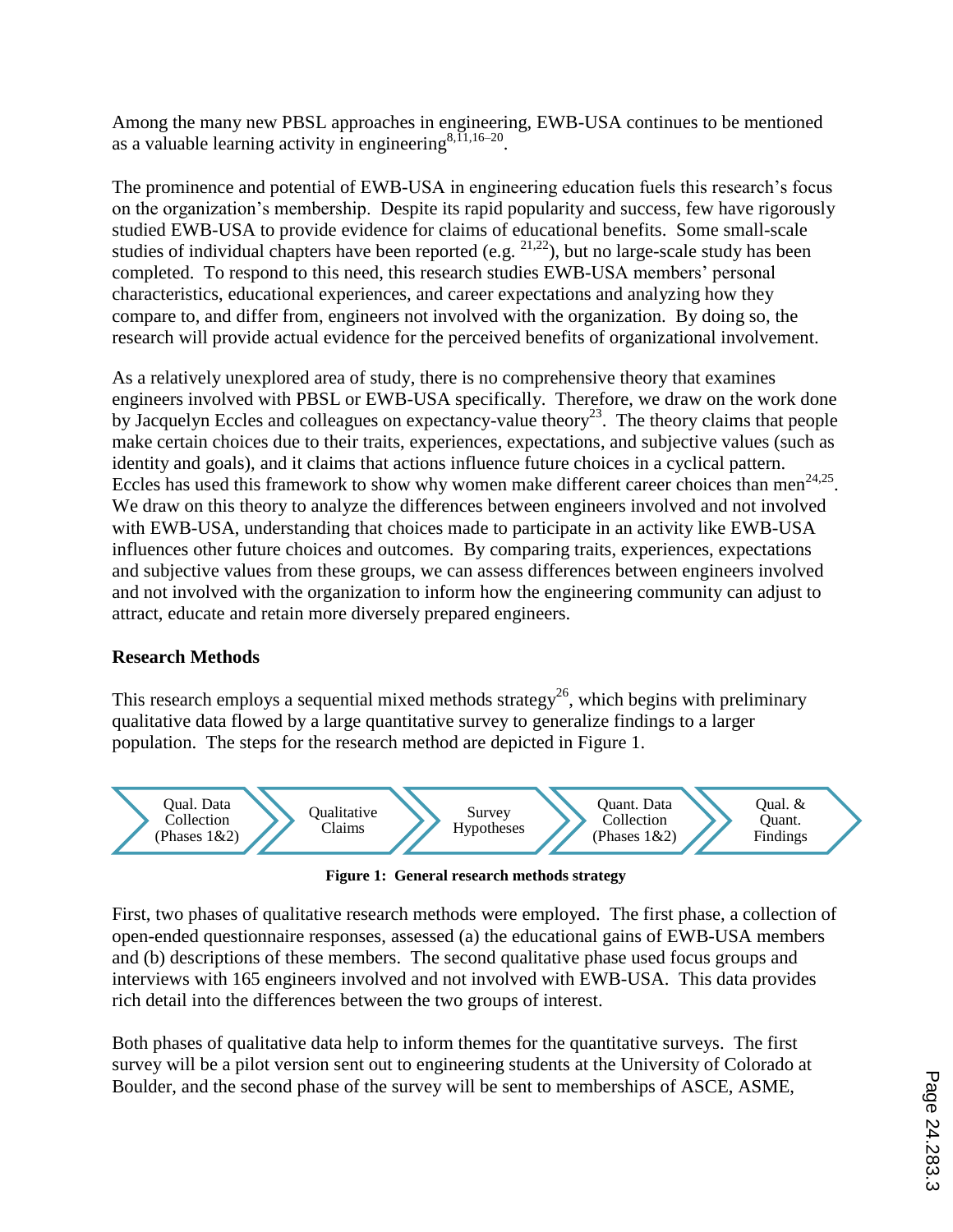SWE, and EWB-USA. Final results of this research will combine the qualitative and quantitative findings to answer the research questions.

#### **Qualitative Data & Results**

#### *Phase 1: Open-ended Questionnaires*

Phase 1 of the qualitative data collection consisted of open-ended questionnaires that were distributed at seven regional EWB-USA conferences in the fall of 2011. Participants were asked to answer the following questions in a corresponding colored box on a piece of paper shown in Figure 2:

- Q.1. How do you describe yourself?
- Q.2. How do you describe an engineer?
- Q.3. How do you describe an EWB-USA member?
- Q.4. What do you think an engineer needs to know?
- Q.5. What, if any, are the gaps in your engineering education?
- Q.6. What are your biggest gains from your experience with EWB-USA?

Of the 505 respondents who answered these questions and reported their gender, 43% were female (n=215), and 54% were male (n=275); and of those who reported their professional status, 76% were students (n=197), and 16% were professionals (n=82).



**Figure 2: Blank open-ended response form used for questionnaires**

Questions one through three were analyzed together to understand the different and similar ways in which EWB-USA members described themselves, engineers, and EWB-USA members. Results found that many EWB-USA members described themselves as a combination of an engineer and an EWB-USA member, indicating that they viewed themselves as broader than the typical engineer. Questions four through six were analyzed together, separately from the first three questions, to understand what EWB-USA members perceive as important for engineers to know, gaps in their education, and gains from EWB-USA. Results showed that EWB-USA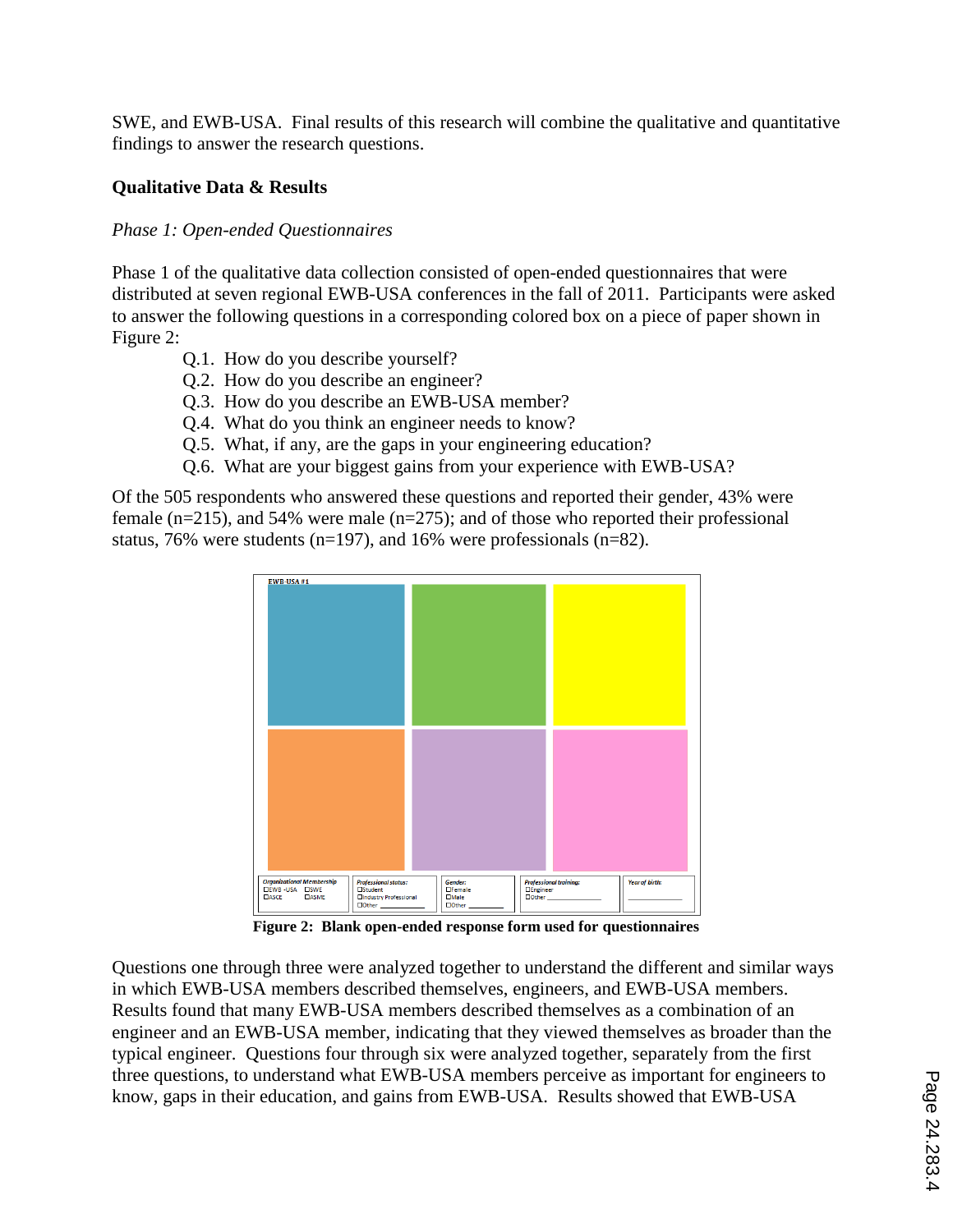members perceive their EWB-USA experience to fill many of the gaps in their education and to provide more personal and meaningful gains. The results from this phase have been disseminated in one published journal article<sup>27</sup> and one journal article currently under review.

# *Phase 2: Interviews & Focus Groups*

The second qualitative phase of this project used interviews and focus groups with engineers both involved and not involved with EWB-USA. Convenience and snowball sampling techniques were used to ensure representation from both males and females as well as both student and professional engineers (see Table 1 for a breakdown of participants). Participants were also selected to ensure a range of geographical locations (24 states were represented) and engineering disciplines (13 different disciplines were represented).

| <b>EWB-USA Members</b> |                 |              |                 | $\sim$<br>Non-EWB-USA Members <sup>1</sup> |                 |              |                 |
|------------------------|-----------------|--------------|-----------------|--------------------------------------------|-----------------|--------------|-----------------|
| 105                    |                 |              |                 | 60                                         |                 |              |                 |
| <b>Females</b>         |                 | <b>Males</b> |                 | <b>Females</b>                             |                 | <b>Males</b> |                 |
| 51                     |                 | 54           |                 | 29                                         |                 | 31           |                 |
| Prof.                  | <b>Students</b> | Prof.        | <b>Students</b> | Prof.                                      | <b>Students</b> | Prof.        | <b>Students</b> |
| 14                     |                 | 30           | 24              |                                            |                 | 18           |                 |

**Table 1: Breakdown of qualitative data (phase 2) participant population, n =165**

Questions during the sessions included topics of engineering motivations, engineering identity, future goals and expectations, extracurricular activities, and educational experiences. Focus groups and interviews lasted an average of 40 minutes. Each session was recorded using an audio recorder which totaled over 37 hours of recording. Each session was later transcribed, and the text was imported into qualitative coding software QSR NVivo 10. Transcripts were first coded deductively on a macro level based on the question themes and were later coded for emergent sub-themes. For example, all responses to questions about engineering motivations were first coded into an "engineering motivations" theme and then coded again into emergent themes of motivations such as "aptitude for math and science," "family influence," etc. We developed and maintained a coding dictionary throughout this process, iteratively coding the prior results to ensure consistency and reliability of the findings. Over 250 unique codes have been included within this coding dictionary.

At this point, all 59 transcriptions (27 interviews plus 32 focus groups) have been coded at the macro level codes and for emergent sub-codes. We initially analyzed the data using relative frequencies among respondent populations. The main findings concerning motivations suggested that EWB-USA engineers are often motivated to study engineering for unique reasons that do not necessarily align with the intrinsic motivations found in literature, and that these unique engineering motivations are even more prevalent among women involved with EWB-USA than men. In addition, EWB-USA members were strongly influenced by their EWB-USA

l  $1$  The term non-EWB member is used for simplicity throughout this paper. This term is not meant to be derogatory—it is used instead as a distinction between the two groups of comparison. In this paper, non-EWB members will refer to engineers—either students or professionals—that are not members of EWB-USA.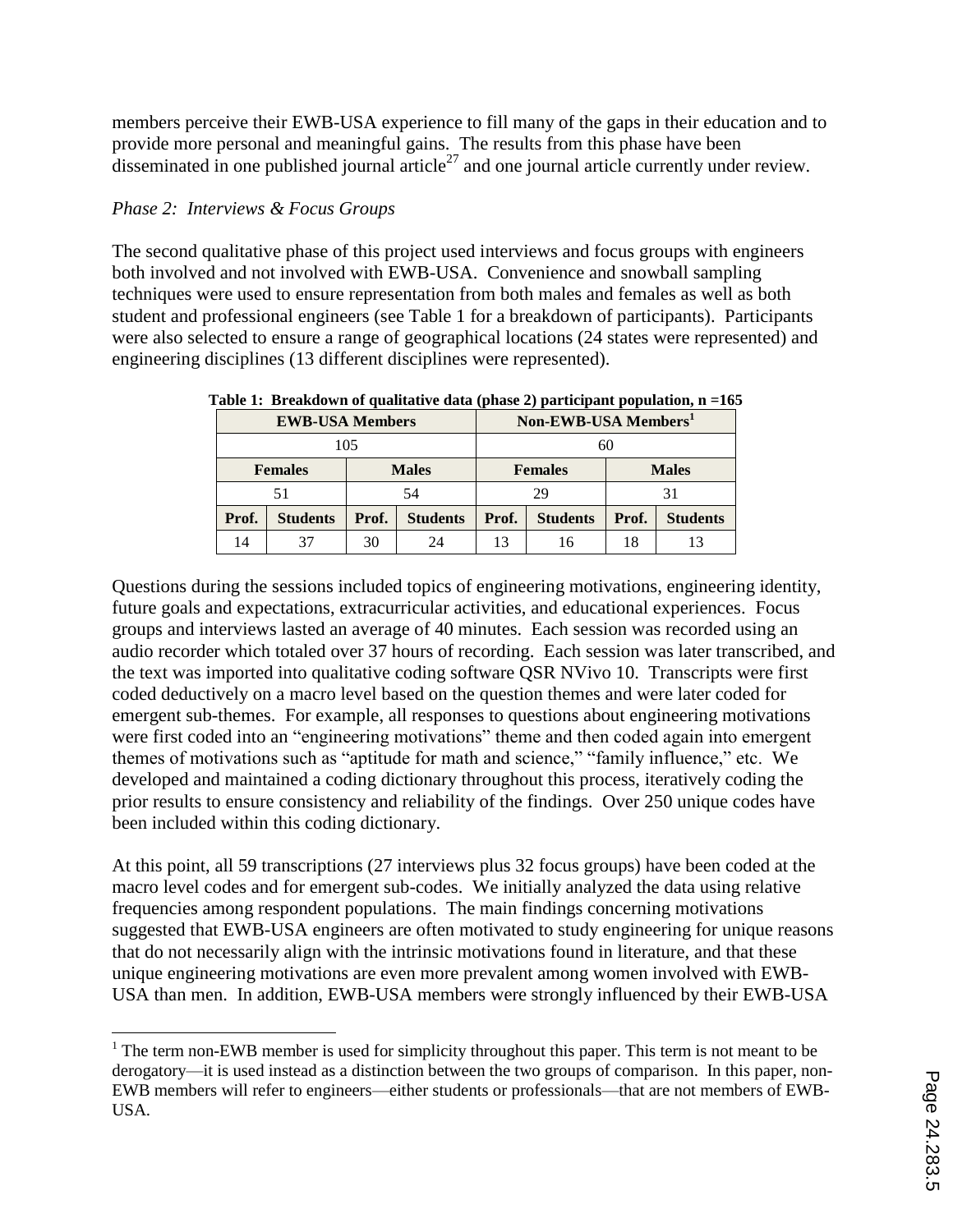involvement, which suggests the organization's influence on recruiting engineers. Similarly, the findings concerning engineering outcome expectations highlighted differences in career expectations between EWB-USA members and non-EWB members, where EWB-USA members showed more hesitancy about their fit with the engineering field $^{28}$ . This hesitancy was often influenced by their organizational involvement, and may be related to members' diverse interests apart from traditional engineering. Further analysis of this data is ongoing. The current approach is analyzing the 27 interviews using a case-oriented strategy<sup>29</sup> to compare engineering motivations, extra-curricular involvement, and career expectations with more depth.

# **Quantitative Survey**

Using results from the qualitative phases, nine themes of interest were selected for further study in the quantitative phase of the research. These themes were selected based on their continued emergence from the qualitative data and their relevance to current literature on PBSL or engineers of the future. Table 2 below lists the nine survey sub-themes that have been grouped into three major themes—one to represent pre-educational traits and motivations, one to represent the engineering education experience, and one that focuses on career expectations. Generalized hypotheses for each of these themes, generated from either literature or the qualitative results, are listed next to each sub-theme.

| <b>Major Theme</b>                                  | <b>Sub-Theme</b>                      | <b>Generalized Hypotheses (to be tested)</b>                                                        |  |  |  |
|-----------------------------------------------------|---------------------------------------|-----------------------------------------------------------------------------------------------------|--|--|--|
|                                                     | <b>Motivations</b>                    | EWB-USA members have different engineering<br>motivations than non-EWB engineers.                   |  |  |  |
| <b>Engineering Motivations</b><br>& Characteristics | Personality                           | EWB-USA members have different personalities than<br>non-EWB engineers.                             |  |  |  |
|                                                     | Community<br><b>Service Attitudes</b> | EWB-USA members have stronger attitudes towards<br>community service than non-EWB engineers.        |  |  |  |
| <b>Engineering Educational</b>                      | <b>ABET Outcomes</b>                  | EWB-USA members perceive themselves to have<br>more professional outcomes than non-EWB engineers.   |  |  |  |
| Experience:<br><b>Gained Skills</b>                 | Professional vs.<br>Technical Skills  | EWB-USA members gain more professional skills<br>from their EWB experience than from their courses. |  |  |  |
|                                                     | Global<br>Competency                  | EWB-USA members have more global competence<br>than non-EWB engineers.                              |  |  |  |
|                                                     | Identity                              | EWB-USA members identify as engineers differently<br>than non-EWB members.                          |  |  |  |
| Career Expectations                                 | Expected<br><b>Outcomes</b>           | EWB-USA members have different expectations of an<br>engineering career than non-EWB engineers.     |  |  |  |
|                                                     | Career Goals                          | EWB-USA members have different intentions for<br>careers than non-EWB engineers.                    |  |  |  |

#### **Table2: Themes of interest for pilot survey**

Survey items for each of these sub-themes were largely taken from literature with the exception of the global competency theme, for which items were created by the research team. This construct is still being piloted as a separate part of this study. The survey consisted of 35 questions, many with multiple items, and took an average of 16 minutes to complete. The pilot version of the survey was sent out to 5,275 engineering undergraduate and graduate students at one large research university in the US and resulted in 566 useful responses (an 11% response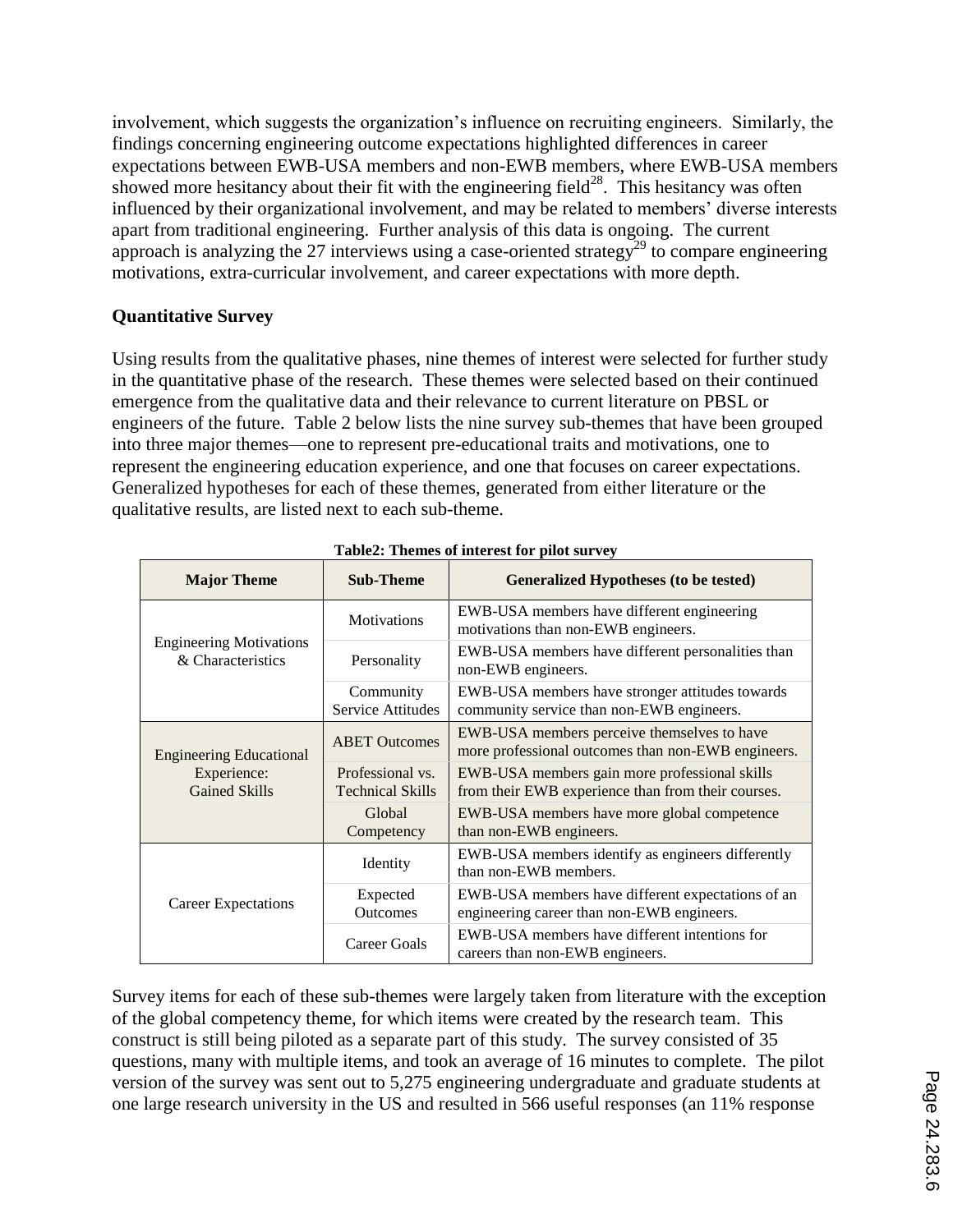rate). Results from the pilot survey are undergoing analysis and will inform any changes for the final version of the survey. The final survey will be deployed in January 2014 to the memberships of EWB-USA, ASCE, ASME, and SWE as the final phase of the project.

### **Conclusion**

After two years of this three-year NSF-REE project, two qualitative phases have led to pilot a quantitative survey, and a final large-scale survey phase remains to be completed. Results from the qualitative phases have pointed to key differences between EWB-USA engineers and non-EWB engineers highlighting the wider breath of traits, motivations, educational outcomes, and career expectations that EWB-USA members hold. These findings support claims that EWB-USA is attracting a unique population of engineers, is helping to better prepare engineers of the future, and is sending engineers into more widespread roles. The final phase of the research will help to test these claims further.

The outcomes of this research will provide theoretical contributions from the hypotheses generated about the differences between these two populations of engineers and from the application of expectancy-value theory in a new context. The practical implications will include general support for PBSL pedagogy and LTS programs and more specific support for EWB-USA organizational support and funding. Universities will be encouraged to promote these activities and programs for the recruitment of a more gender-balanced engineering population, for the recruitment of more engineers with atypical interest in engineering, and for the creation of more well-rounded, globally prepared engineers of the future that are capable of addressing the world's increasingly complex challenges. In the workplace, these results may aid employers in their recruitment of engineers that exhibit the traits they claim to be seeking. Overall, these results may assist the engineering profession in its transition into the future by highlighting ways in which universities and companies, classrooms and office spaces, and students and professionals can adjust to meet the growing global challenges and create more prepared engineers of the future. Our poster presentation will summarize the project objectives, methods, and findings to date, including the pilot survey data, and it will share our plans for dissemination of the findings and future research.

### **Acknowledgements**

This material is based in part upon work supported by the National Science Foundation Research in Engineering Education program under Grant No. 1129178. Any opinions, findings, and conclusions or recommendations expressed in this material are those of the authors and do not necessarily reflect the views of the National Science Foundation.

### **References**

- 1. United Nations. United Nations Millennium Development Goals [Internet]. Millennium Goals. 2013 [cited 2013 Oct 2]. Available from: http://www.un.org/millenniumgoals/
- 2. National Academy of Engineering. News from the National Academies [Internet]. National Academies. 2008 [cited 2013 Oct 7]. Available from: http://www8.nationalacademies.org/onpinews/newsitem.
- 3. Duderstadt JJ. Engineering for a Changing World: A Roadmap to the Future of Engineering Practice, Research, and Education. Ann Arbor, MI: The University of Michigan; 2008.
- 4. National Academy of Engineering. The Engineer of 2020: Visions of Engineering in the New Century.